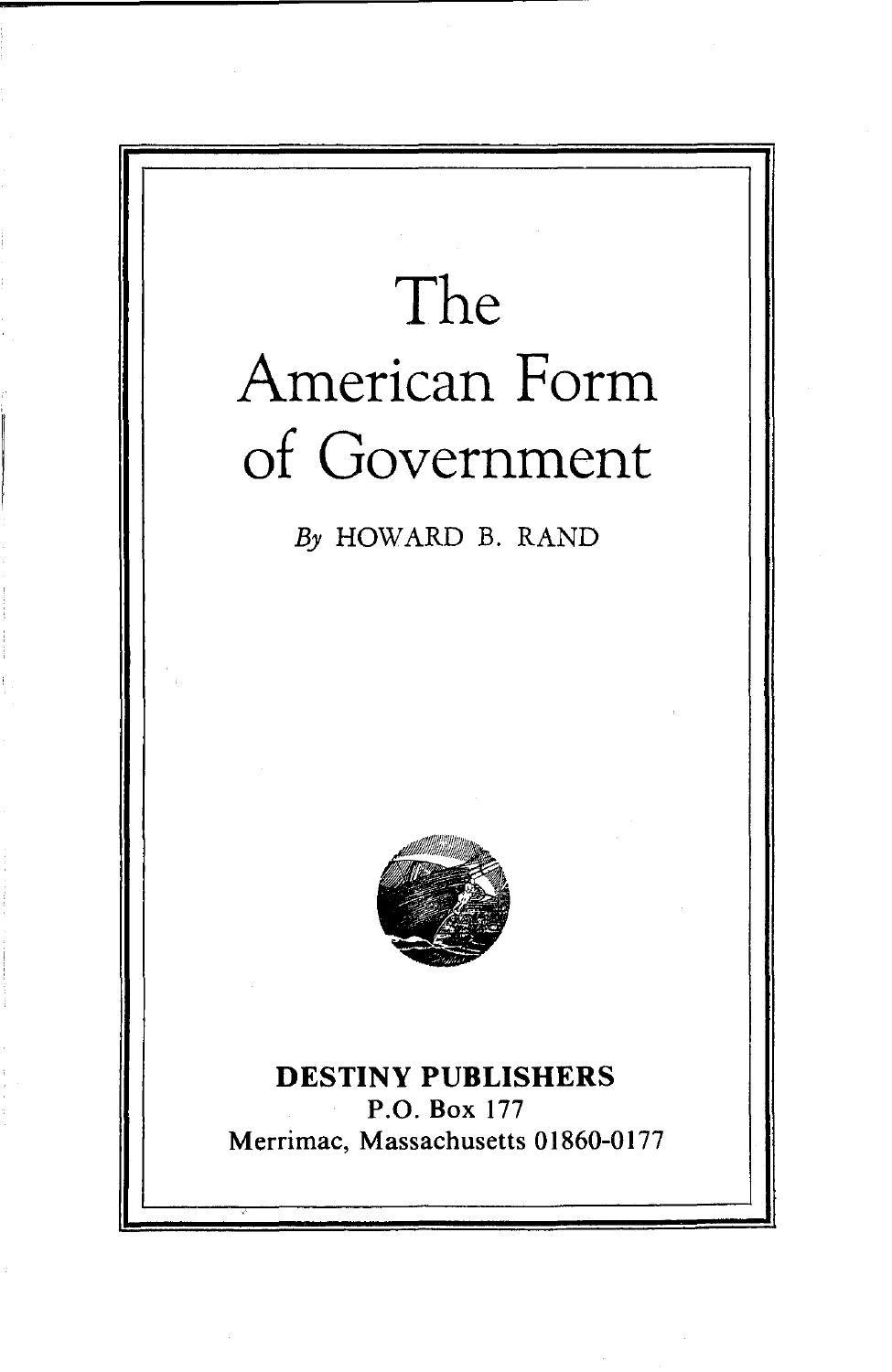All rights reserved Including the right to reproduce this book or portions thereof in any form without written permission

## PRINTED IN THE UNITED STATES OF AMERICA **DESTINY PUBLISHERS, Merrimac, MA. 01860-0177**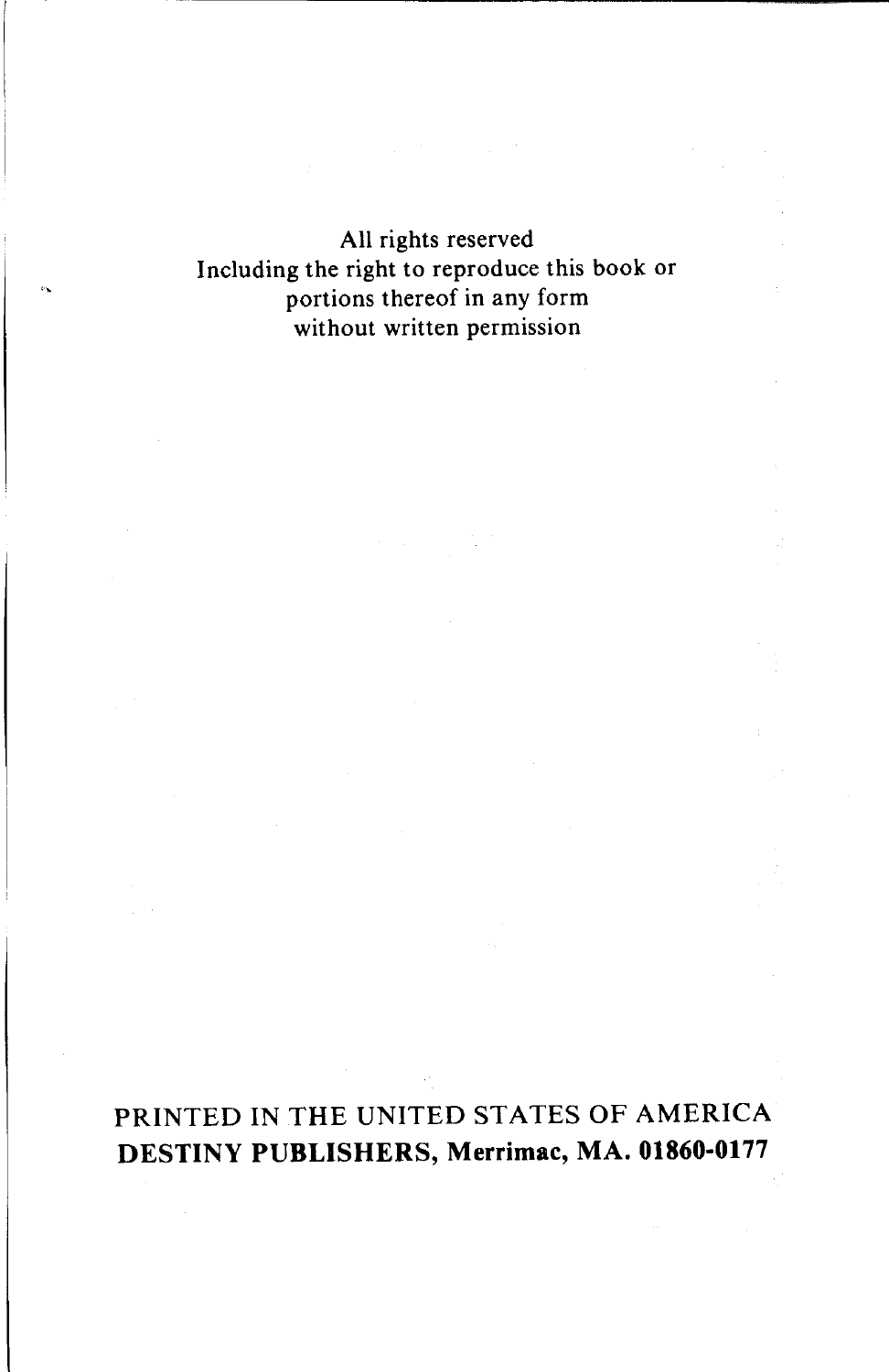# **The American Form of Government**

At first thought it would seem unnecessary to tell American citizens of the type and form of their own government. The immediate reaction to the suggestion that this is necessary is that<br>everyone knows about the origin and type of everyone knows about the origin and type of government established in the United States; that all are acquainted with our history, and know that this nation came into being with the successful conclusion of the War of Independence, after which a Constitution was written and adopted by the States; and yet, to know all this does not necessarily give the possessor of this knowledge an understanding of our form of government.

#### WRONG CONCLUSION

One of the evidences of general slipshod thinking today is the present tendency to divide all governments into two classes, totalitarian and democratic. With this division as the premise, men then reason that because we are not a totalitarian state we must, therefore, be a democracy. Thus, in starting with a wrong premise, the conclusion becomes faulty. Yet this conclusion has been accepted by the unthinking multitudes and even expressed as a fact by public speakers, leaders and businessmen in general.

#### UN-AMERICAN LABEL

Because it has been accepted that our nation is a democracy, for any man to express a distrust of such a form of government immediately classifies him as un-American by those who have accepted the conclusion as reasoned from the above false premise, with the result that the misinformed and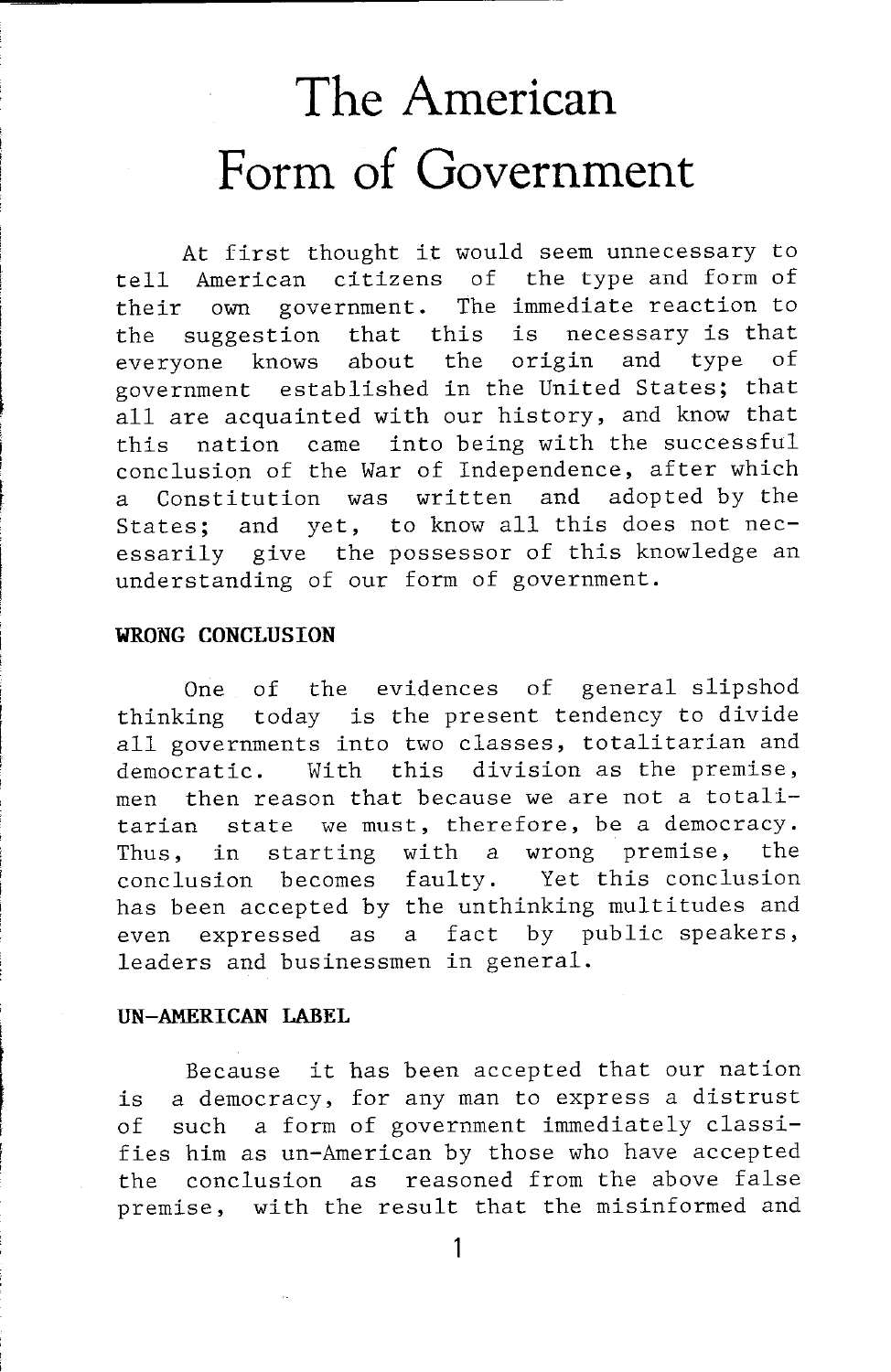unthinking label everyone who recognizes the fallacy of calling this nation a democracy as unpatriotic. This attitude on their part in reality, though unknown to them, is a public declaration of their ignorance of true American history and the fundamental principles which guided our forefathers in writing the Constitution of the United States.

Sincere and earnest students of American history thus become the target of smear-mongers who immediately undertake to make their declaration of facts the statements of anti-Americans. The majority of people, who are unfamiliar with the question so ably discussed in the Constitutional Convention, are readily deceived by such tactics.

#### SABOTEURS OF AMERICAN HISTORY

Most Americans are as yet unaware of the viciousness of the attacks being made upon our Constitution and upon our form of government by those who would sabotage our way of life. That such attacks have been remarkably successful is clearly evident by the general acceptance today that this nation in reality is a democracy. Those who, knowing American history and the purpose for writing the Constitution of the United States and who are trying to sell the American people the idea that they are a democracy are the real enemies of this nation. While some are doing this intentionally there are many more who, in their ignorance, are trying to make a democracy out of a nation whose founders never intended to establish such a type of government over our people.

After the damage has been done the nation will awaken to find they have been but the tools of subversive interests who have laid careful plans to destroy our form of government and nullify the working of the Constitution of the

 $\overline{\phantom{a}}$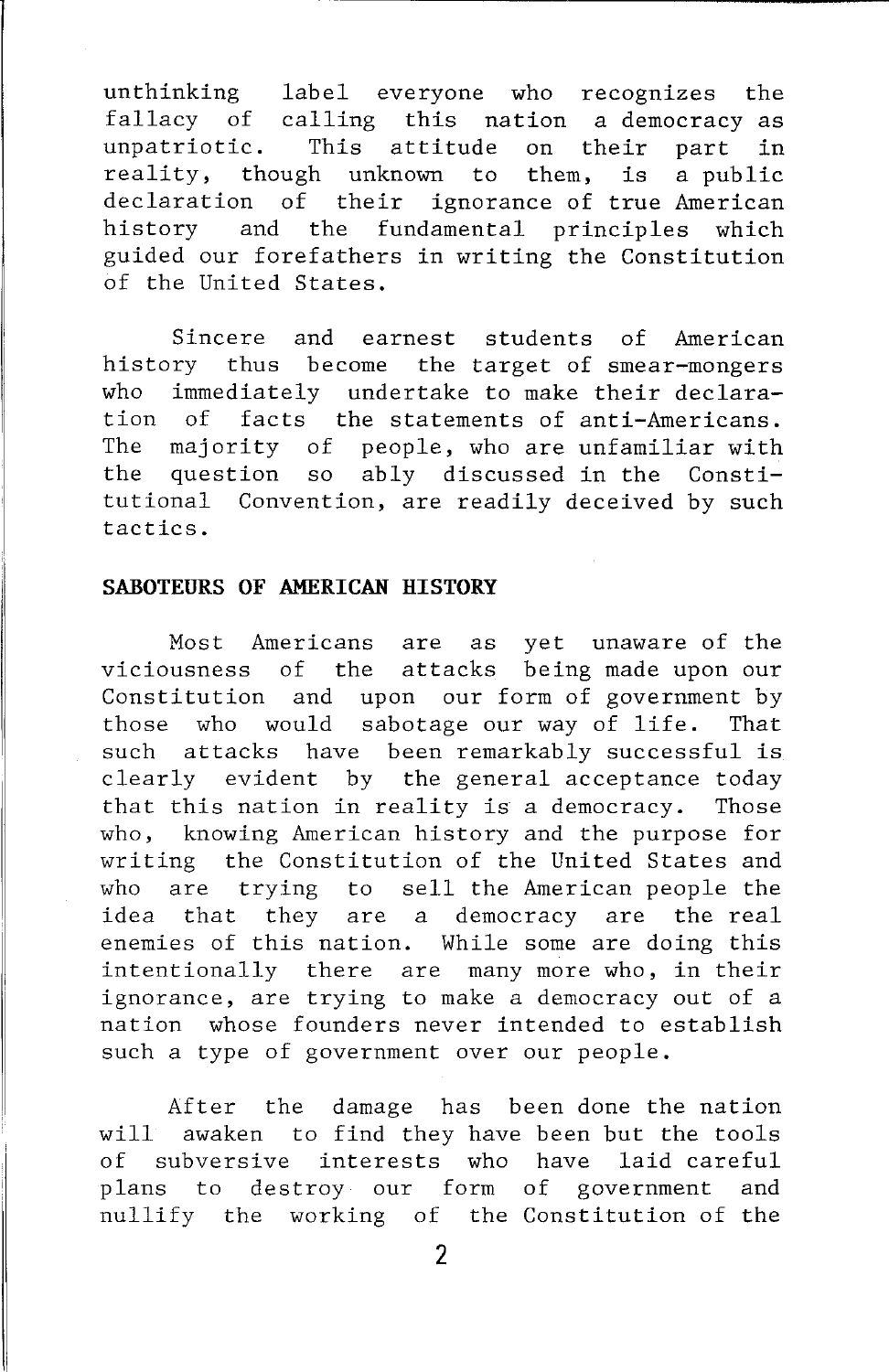#### United States.

#### **OUR CONSTITUTION**

Upon turning to our Constitution one of the first things that strikes the reader's attention is that the framers of the Constitution endeavored to establish a government of checks and balances! Three great departments are provided: the legislative, the judicial and the executive. Each is given power to defend itself against the encroachments of the other two, and each acts as a check on the others.

Channing, in his History of the United States, writes:

"The Constitutional framers had good reason to attempt the accomplishment of this difficult purpose: in the old Colonial days, which most of them remembered, the governors of the royal provinces had exercised all three functions, greatly to the dissatisfaction of the colonists; and the legislative body of Great Britain held the supreme power. To avoid establishing a government which would develop into either of these forms, the framers of the Constitution sought to give each department its due share of power, and to prevent anyone department from making itself supreme.

"For instance, the executive power is vested in the President; but he also exercises important legislative functions in his veto, and judicial power in his right to pardon. The legislative power is lodged in Congress, but the Senate acts as an advisory council to the President--without its consent no important appointment can be made and no treaty ratified. The judicial power is entrusted to the Supreme Court and inferior courts; but, as no law can be enforced which the Supreme Court declares to be unconstitutional, the Supreme Court, in fact, exercises supreme legis-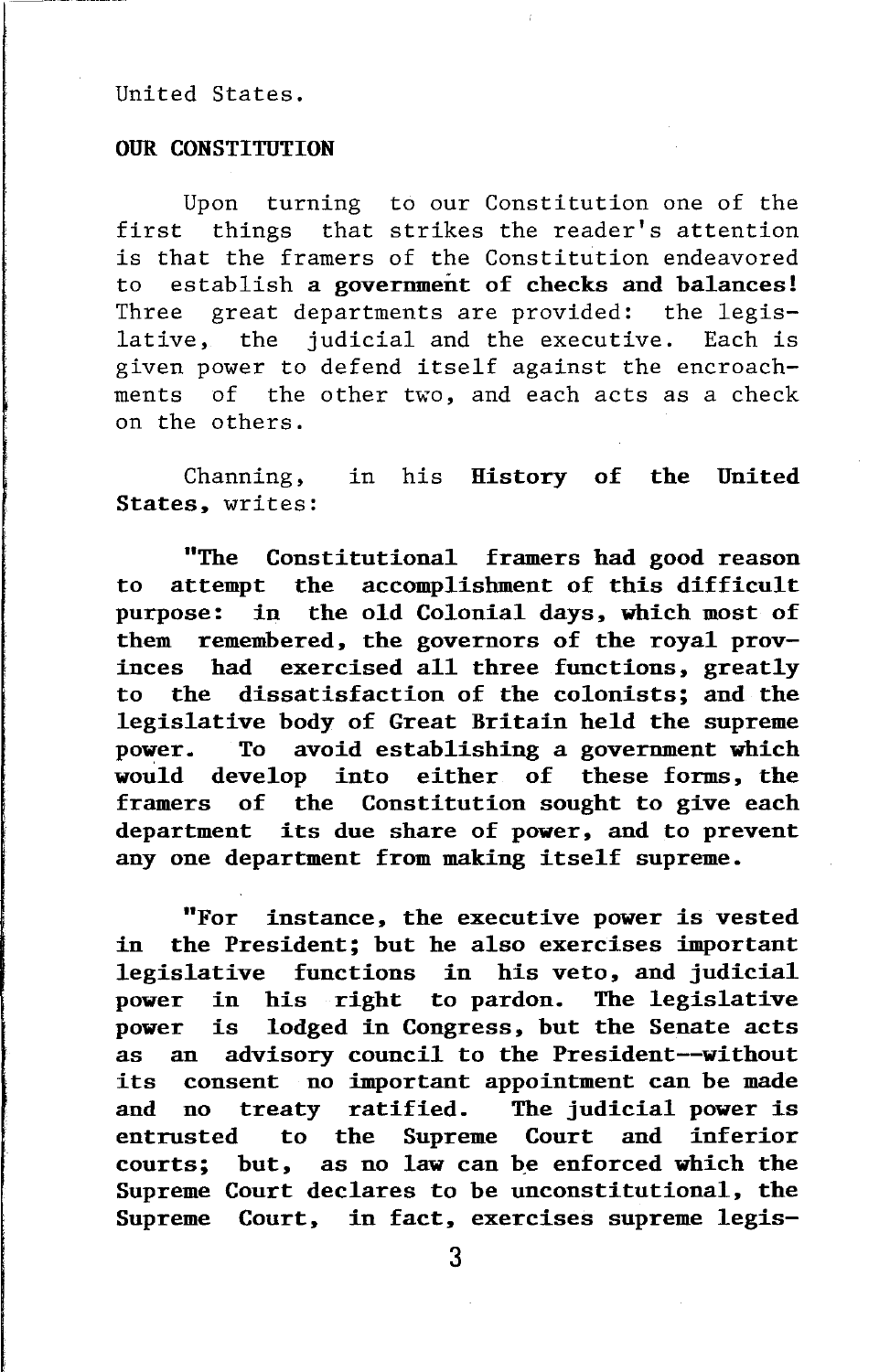**lative functions. Finally, the House of Representatives, by means of its initiative in taxation, exercises a most effective control over the executive department."**

#### A REPUBLIC ESTABLISHED

Never in our history has it been more necessary to study our Constitution and the principles of government established in this land by its adoption than in this day of confusion and uncertainty. The Constitution of the United States did not establish a democracy; it did not establish an autocracy; it **did** establish a **Republic!**

The flag salute is known to every boy and girl attending our public schools, "I pledge allegiance to my flag and to the Republic for which it stands, one nation indivisible with freedom and liberty for all." To those who accuse others of being un-American because they declare this nation is **not a democracy but a Republic** we refer them to this flag salute, for the Stars and Stripes stand for a Republic and not a democracy as every boy and girl who has pledged allegiance to our Flag fully knows.

#### **USE OF TERMS**

Harry E. Atwood in **Back to the Republic** has this to say:

**"One of the serious aspects of the presentday tendency is the reckless and inaccurate use of governmental terms. Almost daily Russia is spoken of as 'the new republic.' That phrase is as inaccurate as it would be to speak of a drunken man as a new example of temperance. To speak of Mexico as a 'republic' is as inaccurate as it would be to speak of fanaticism as a new form of reverence. To call China a 'republic' is as far-fetched as it would be to speak of insomnia**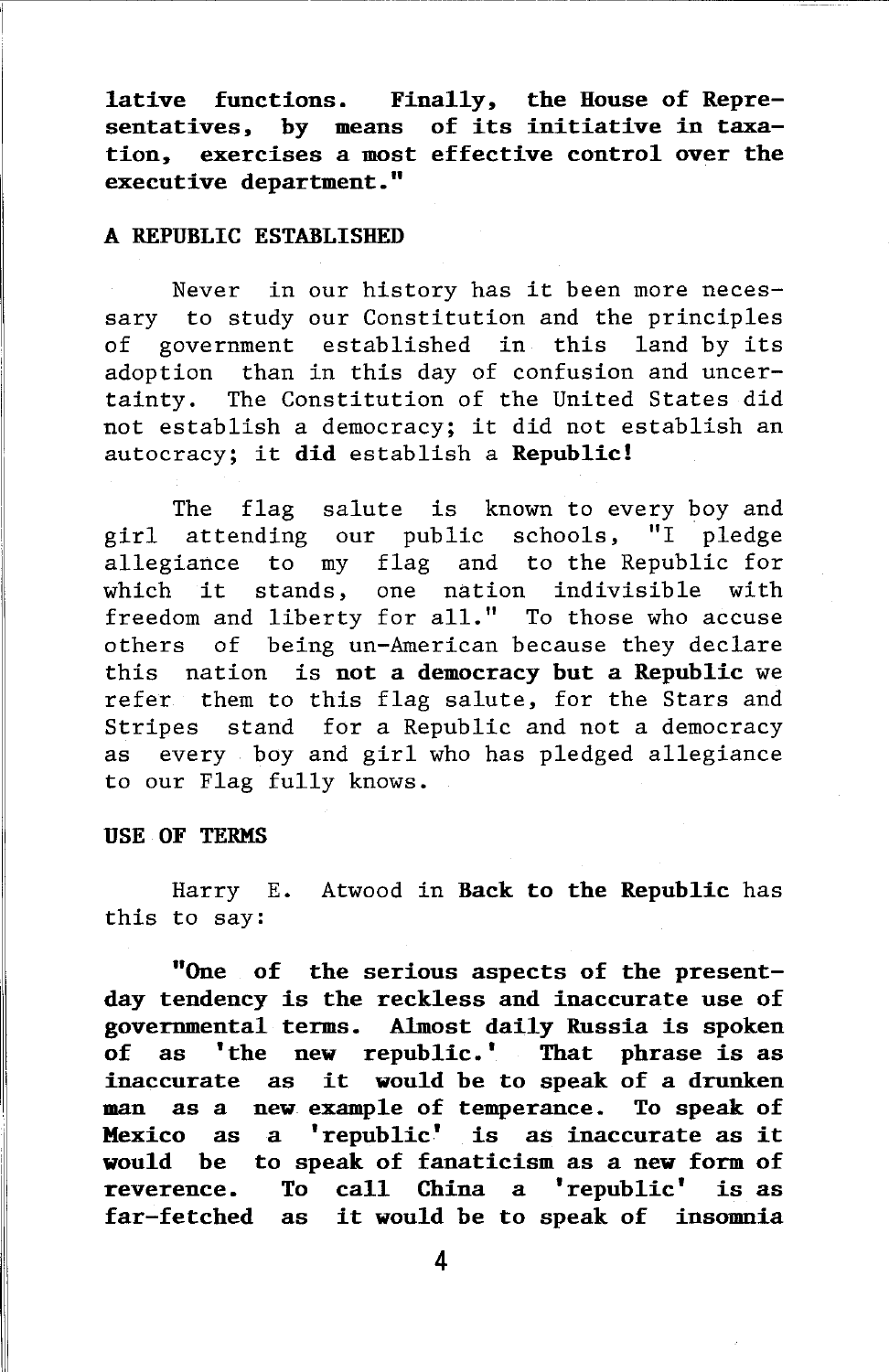**as a new form of rest. China, Mexico and Russia at the present time are all types of democracy...•These countries are** not· republics."

As the writer of the above book declares (a declaration we have verified) one finds thoughtless inaccuracy in dictionaries and encyclopedias regarding the meaning of the terms republic and democracy. What is true here is also to be noted as so in the political speeches of politicians and statesmen and in their use of these terms as they make them appear synonymous. The offenders in this respect include the highest of officials in our government who are continually referring to the United States as a democracy and yet our forefathers had no intention of forming such a type of government and did not establish it when this Republic was born. The proof of this is clear from the statements of Hamilton and Madison who were the spokesmen for--and interpreted the work of--the Constitutional Convention.

The founding fathers of this country established a Republic and **not a democracy,** the evils of which were fully recognized by them as exemplified in the bloody French Revolution with its mob rule.

#### MADISON'S STATEMENT

In The Federalist, Madison says:

**"Democracies have ever been spectacles of turbulence and contention; have ever been found incompatible with personal security or the rights**  $of$  **property, and have in general been as short in their lives as they have been violent in their deaths. Theoretic politicians, who have patronized this species of government, have erroneously supported that by reducing mankind to a perfect equality in their political rights, they would, at the same time, be perfectly equalized and assimi-**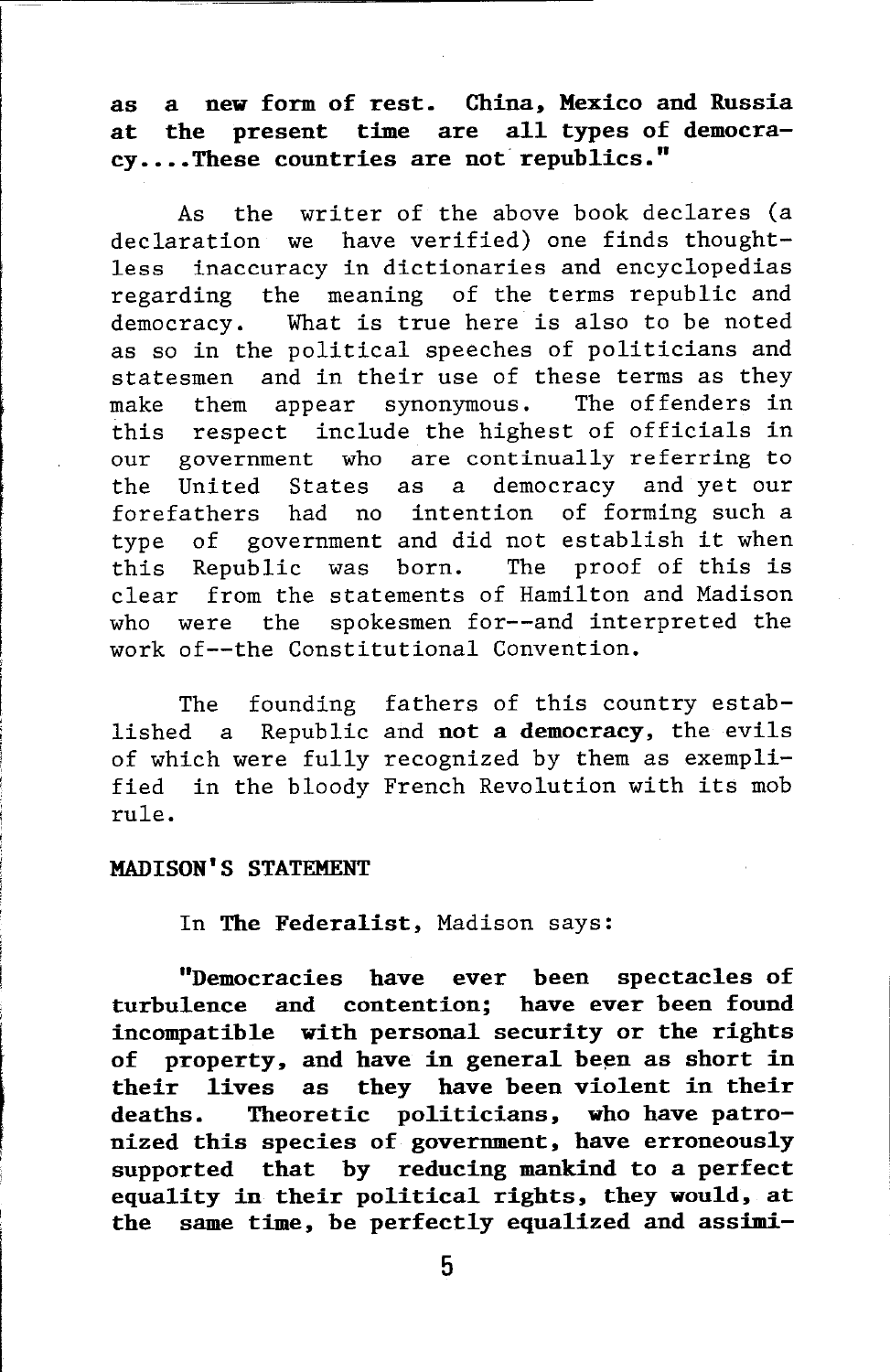lated in their professions, their opinions and their passions....A republic, by which I mean a government in which the scheme of representation<br>takes place, opens a different prospect, and takes place, opens a different prospect, promises the cure for which we are seeking....The two great points of difference between a democracy and a republic are, first, the delegation of the government, in the latter to a small number of<br>citizens, elected by the rest: secondly, the citizens elected by the rest; greater number of citizens and extent of territory which may be brought within the compass of republican than of democratic government....The effect of the first difference is, on the one hand, to refine and enlarge the public views, by passing them through the medium of a chosen body of citizens, whose wisdom may best discern the true interest of their country, and whose patriotism and love of justice will be least likely to sacrifice it to temporary or partial considerations. Under such a regulation it may well happen that the public voice, pronounced by the representation of the people, will be more consonant to the public good than if pronounced by the people themselves, convened for the purpose.... Hence, it clearly appears that the same advantage which a republic has over a democracy consists in the substitution of representatives whose enlight-<br>ened views and virtuous sentiments render them ened views and virtuous superior to local prejudices and to schemes of injustice....In fine, it consists in the greater obstacles opposed to the concert and accomplishment of the secret wishes of an unjust and interested majority.... If we resort for a criterion to the different principles on which different forms of government are established, we may define a republic to be, or at least may bestow that name on, a government which derives all its powers directly or indirectly from the great body of the people, and is administered by persons holding their offices during pleasure, for a limited period, or during good behavior....The true distinction between these forms is that in a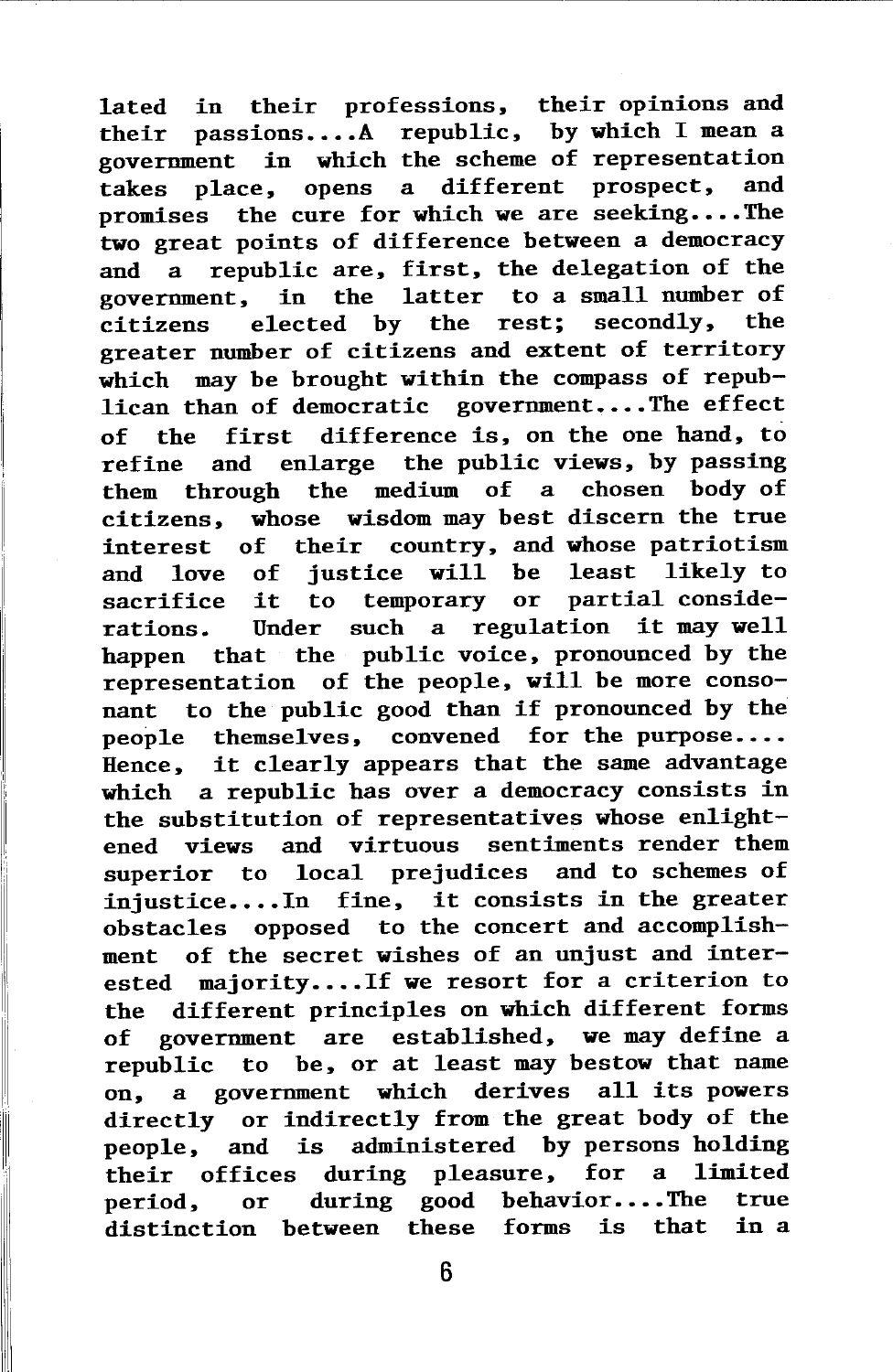**democracy the people meet and exercise the government in person. In a republic they assemble and administer it by their representative agents .... The first question that offers itself is whether the general form and aspect of the government be strictly republican? It is evident that no other form would be reconcilable with the genius of the American people."**

James Madison, a careful thinker, had fitted himself to take the leading part in the Constitutional Convention. "In the management of every great question," wrote a delegate from Georgia, "he evidently took the lead in the Convention."

We follow Mr. Madison's clear-cut statements as to the type of government intended for the United States, all of which is fully substantiated<br>by a careful reading of our Constitution. To by a careful reading of our Constitution. those who would label as un-American those who take a stand with Madison and recognize the evils of a democracy, our advice is to read American history and the Constitution of the United States. As they read, let them take special note of the statements made by the founders of our country and the writers of our Constitution, for the intentions of those founders are found in the writings of Madison and Hamilton who have emphatically declared the type of government intended and finally established. Then the fog of ignorance will be dispelled and the bright and luminous orb of the Republic will be seen to shine forth as the form and type of government established in this land.

#### THE WAY OF VIOLENCE

Unfortunately for our national well-being those who are at present raking in the muck and mire of democracy are but deluding themselves into<br>thinking that through mob rule they will find thinking that through mob perfection in government. In reality, they are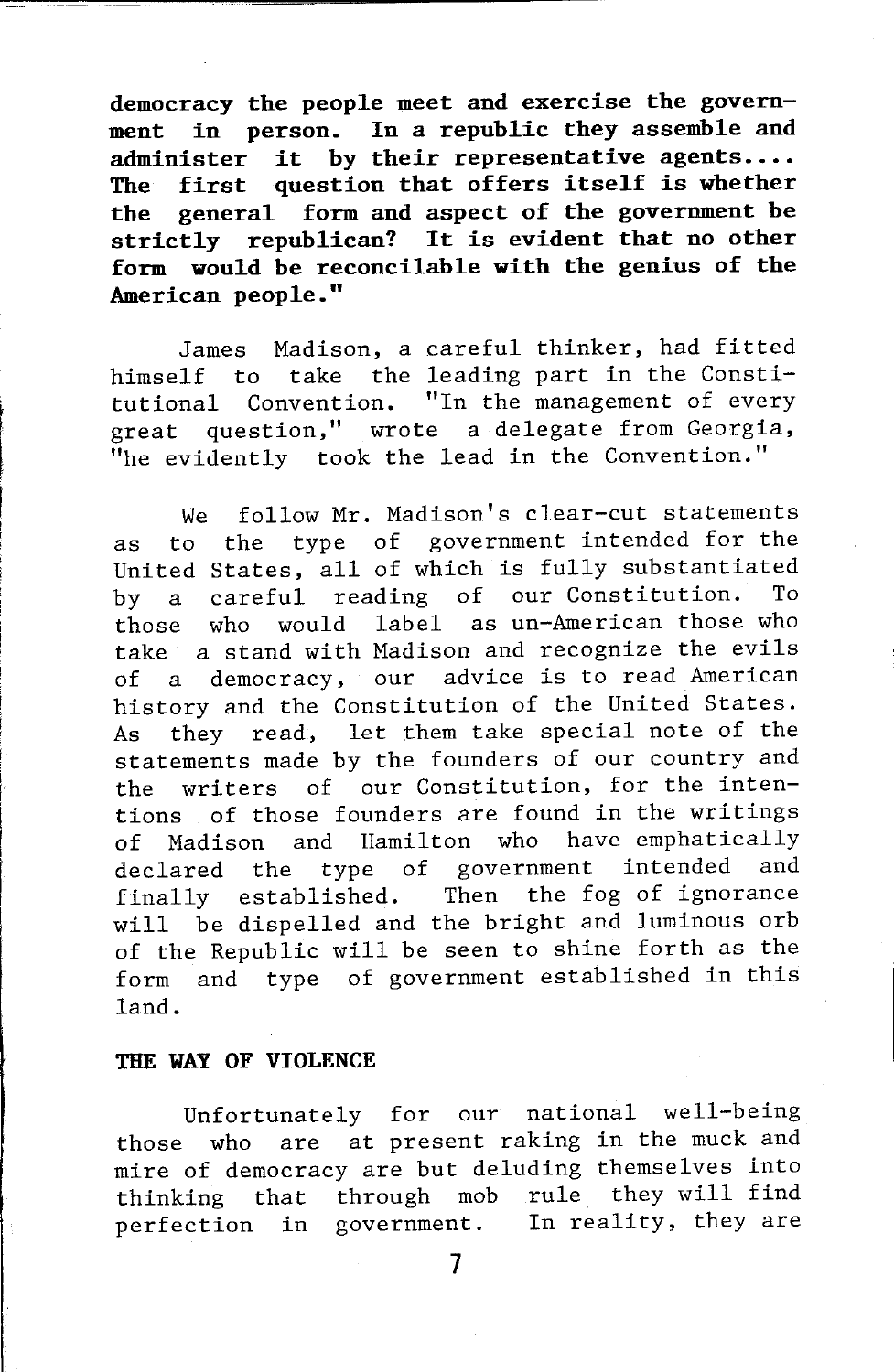but turning to ways of violence that will bring ultimate and inevitable disaster and destruction,<br>for nure democracy is as surely destined to for pure democracy is as surely destined disintegrate under the weight of its own incompetency as is the totalitarian state. Must we pass<br>through wiolence and trouble before America through violence and trouble before awakens to the evils of democracy and recognizes the blessings of a Republic? When the government established by our forefathers is recognized and appreciated in all of its fullness the wisdom of shunning the evils of democracy will be accepted by the people who will then denounce those who are trying to convert this great Republic into a democracy.

#### HAMILTON'S STATEMENT

Alexander Hamilton wrote on September 18, 1803:

"The plan of a Constitution which I drew up while the Convention was sitting, and which I communicated to Mr. Madison...was predicated upon these bases:

"l) people of this country would endure nothing but republican government. That the political principles of the

"2) country it was in itself right and proper that the republican theory should have a full and fair trial. That in the actual situation of the

that the government should be so constituted as to give all with the principles of that theory. "3) That to such a trial it was essential the energy and stability reconcilable

"These were the genuine sentiments of my heart, and upon them I acted."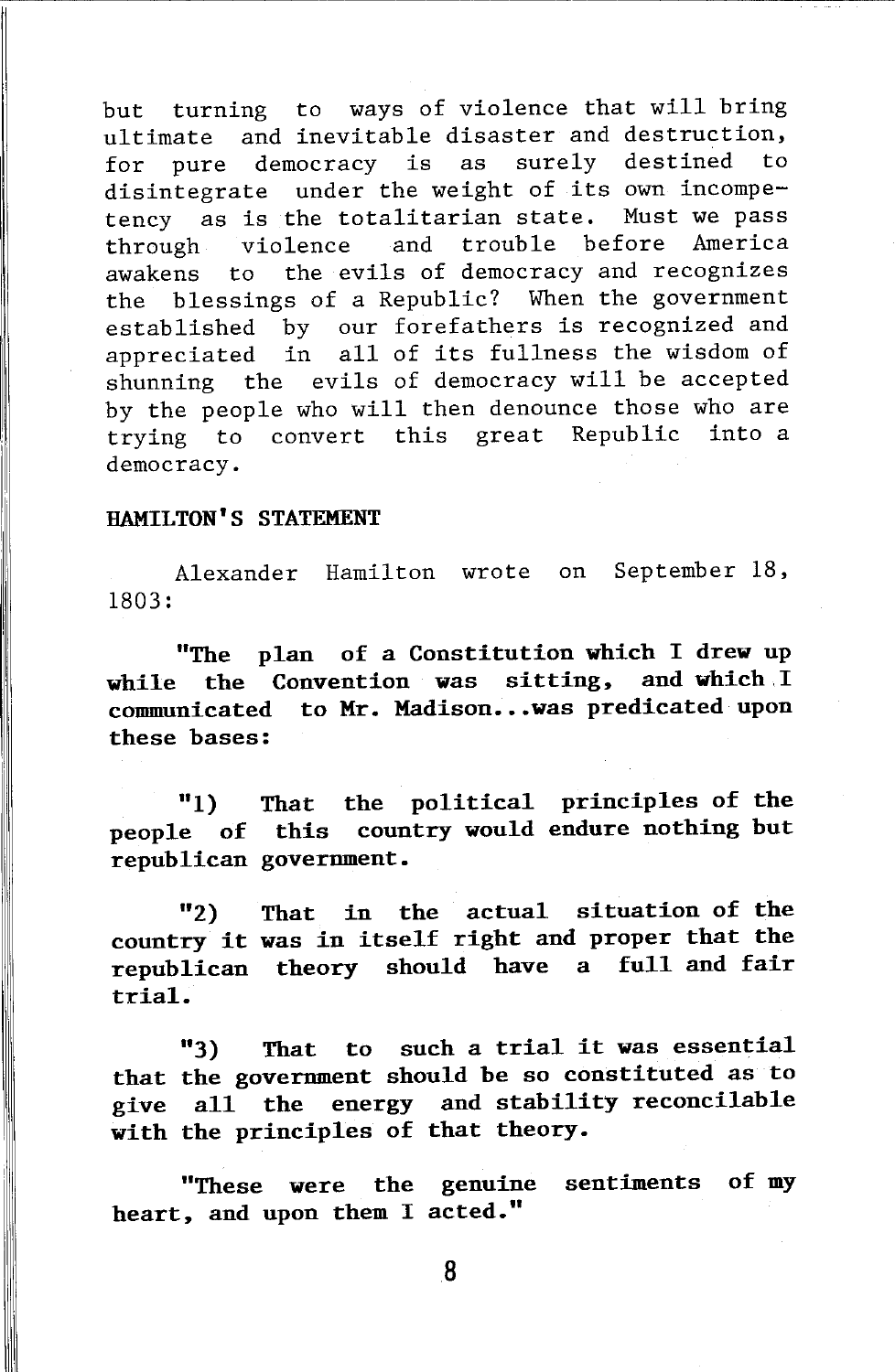For one to agree with Mr. Hamilton today is to bring into question his loyalty and patriotism as the muckrakers of democracy undertake to label his stand as un-American. Such an accusation is<br>either through malice, or in ignorance of the either through malice, or purpose for which our Constitution was written.

#### **EVILS OF DEMOCRACY**

At first we departed little by little from the strict observance of the original requirements of government as established by our forefathers. Then there came the day of acceleration in that departure and, with the establishment of commissions and boards to control and govern us, we are today in the full grip of all the evils of democracy in a government of bureaucracy that fails to recognize individual rights and in which there are no checks and balances by which those rights can be protected. With this acceleration our nation is rapidly moving towards an inevitable crisis that brings those who warn of the coming judgment upon democracy into disrepute with the present spirit of the mob and its ruling demigods.

#### PASSING OF DEMOCRACY

In DESTINY for February 1941 we wrote: "The dictators will not only be defeated but democracy will be destroyed. The present conflict, with dictators in the ascendancy is, in the plan of God, for the purpose of completely smashing democratic forms of government for all time! The dictators are instruments in His hand being used by Him for this purpose. When the present conflict ends, democracies will be a thing of the past, never again to be restored as a form of government."

The above was written over two years ago and we are more than ever convinced through subsequent events that every form of democracy is ultimately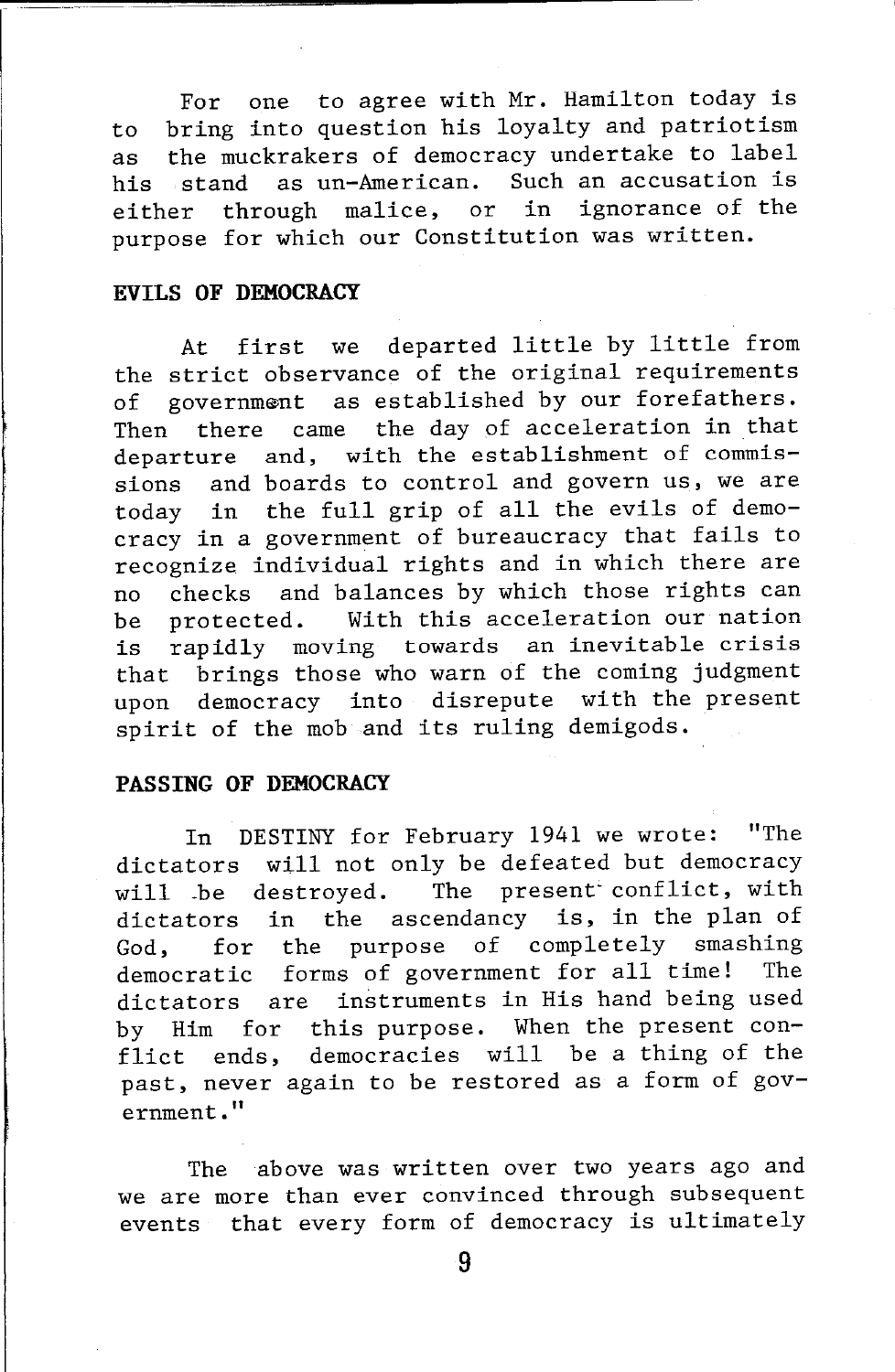doomed, even that type of democracy established in Russia. Men today intuitively sense this impending judgment upon the entire democratic system as evidenced in the repeated words of warning we often hear regarding the deadly perils confronting this form of government.

Every form of rebellion to God is coming to judgment and just as those individuals who are in opposition to God are to face judgment so also is democracy facing judgment. Democracy is a form of government .that is definitely in rebellion to righteousness, for a pure democracy establishes the desires and wishes of the people as the final court of appeals. Public opinion, or the desire of the majority in a democracy becomes the guiding spirit of the nation, and its desire transcends the law of the land.

#### VOICE OF THE MAJORITY

God never intended that public opinion, or the voice of the majority, should in any way have an influence that would be detrimental to the law. His commandments, the "Thou shalt nots," must take precedence over every opinion--either public or .<br>private. His statutes, governing administration in the nation as well as the economic life and well-being of His people, were never intended to be subjected to popular referendum or amendment. His judgments were to be kept more scrupulously than any judgment rendered in a court of law and were certain to take precedence over any popular judgment rendered by the majority at any election or in any action by the mob.

#### THE LAW AND THE CONSTITUTION

The type of government which God gave to Israel at Mount Sinai was a representative form of government with men picked to administer the affairs of the nation. These men were chosen in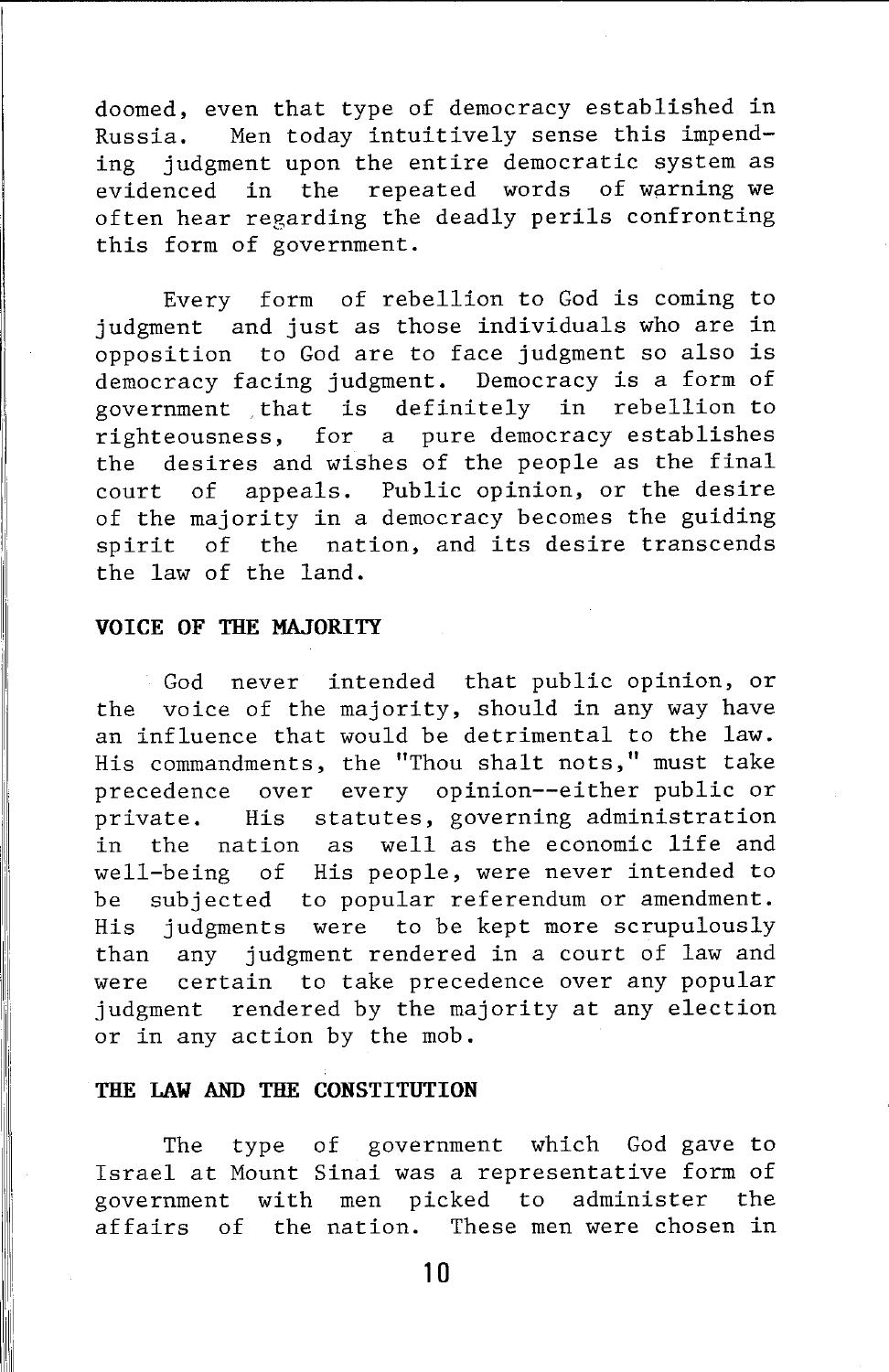#### accord with the following rule:

**"Moreover thou shalt provide out of all the people able men, such as fear God, men of truth, hating covetousness; and place such over them, to be rulers of thousands, and rulers of hundreds, rulers of fifties, and rulers of ten. And let them judge the people** at all **seasons.**" **18: 21-22.)**

These representatives administered the affairs of the nation, judging the people and deciding issues in accord with the requirements of the law.

Our forefathers modeled the Constitution after this perfect Israel system and, while it may be contended they did so unknowingly, yet they were certainly guided by the Spirit of the God of Israel and thus a Constitution was written which would bring justice and equity to all. But though we patterned our Constitution in accord with the perfect Israel system of administration we failed to make mandatory the administration of the laws given to Israel at the time God organized the world's first great Republic when He established His Kingdom at Mount Sinai. Because of this failure there was left in the hands of the people of the United States the power to enact legislation that could destroy the Republic. Wrecking crews have been busy during the past years and never have they been so active as at the present time. They are moving against the type and form of government our fathers established in this land. The results are in evidence in the failure of what was once the most successful form of government in centuries with an administration operating for the benefit of all the people.

But this perfection in administration has not endured original laws of this Republic. We will in timeas the result of tampering with the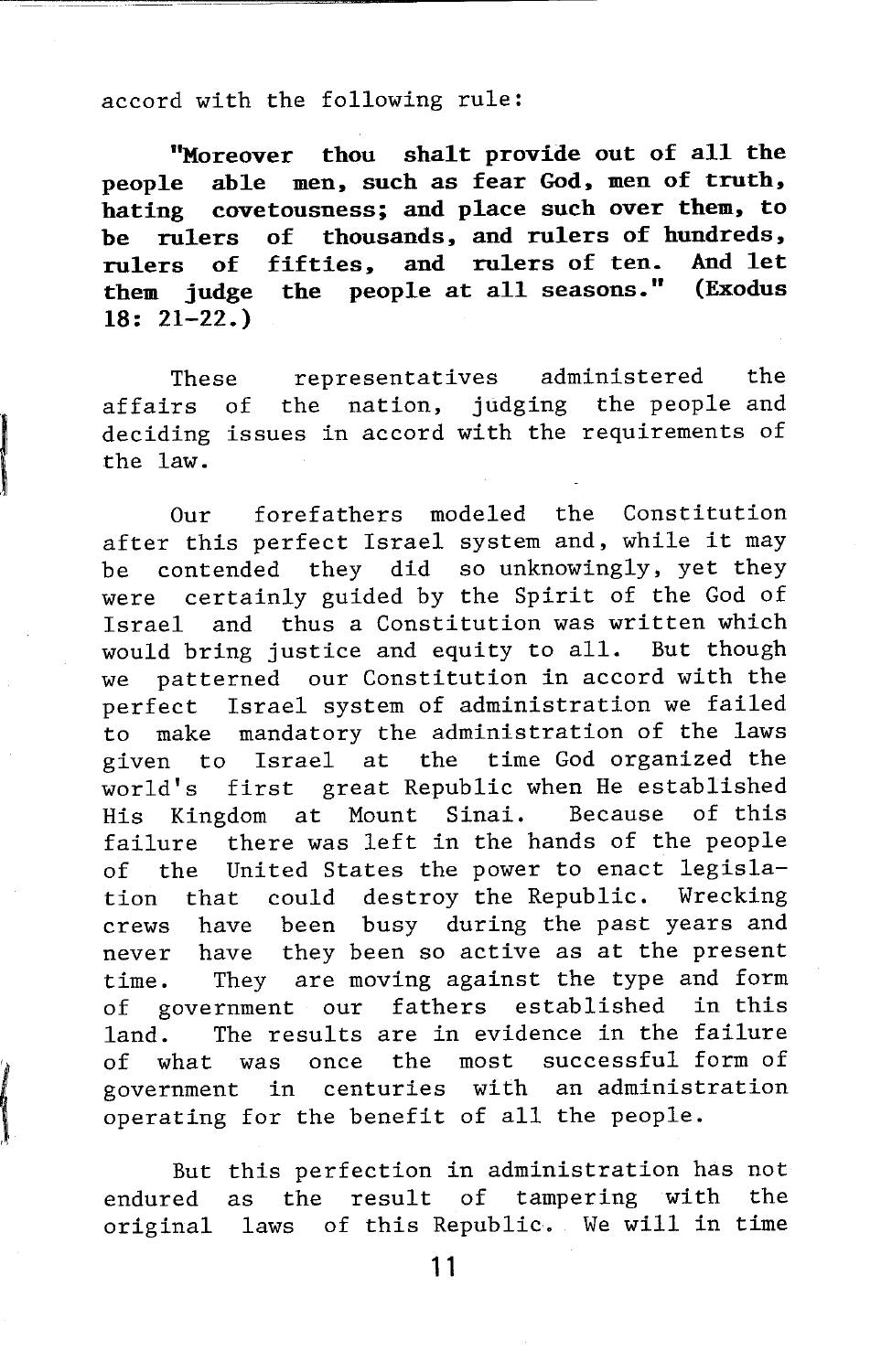come to realize that the only lasting foundation on which can be built a permanent government--one that will give stability to our Republic--is the bedrock of fundamental laws which must operate as the law of the land. Those laws are the command-<br>ments statutes and judgments of the Lord. They ments, statutes and judgments of the Lord. comprise the only foundation for an enduring peace and, under the administration of these fundamental laws, all that is set forth in the preamble of our Constitution will find complete fulfillment:

**"Establish justice, insure domestic tranquillity, provide for the common defense, promote the general welfare, and secure the blessings of liberty to ourselves and our posterity."**

#### **GREAT ERA OF PROGRESS**

Following the War of Independence our forefathers intuitively turned to that form of Government, the perfection of which had been demonstrated by God when Israel was organized into a nation at Mount Sinai. It is the only true system of administration in which the people have full representation and continuous justice with domestic tranquillity. With the birth of the Republic as set forth by the author of **Back to the Republic:** "There began the first great era of progress governmentally that the world had ever known. We began to solve problems and to secure privileges that had baffled philosophers and statesmen for ages....We radiated over all the world the rays of light, of hope, of progress, of justice." He then goes on to say, "Gradually, however, we began to modify our national government through the appointment of boards and commissions, and the creation of various governmental agencies that made it impossible for the government to function in accord with the plan of the Constitution."

The chapter in his book on "Dangerous Experiments" is an indictment of the many and varied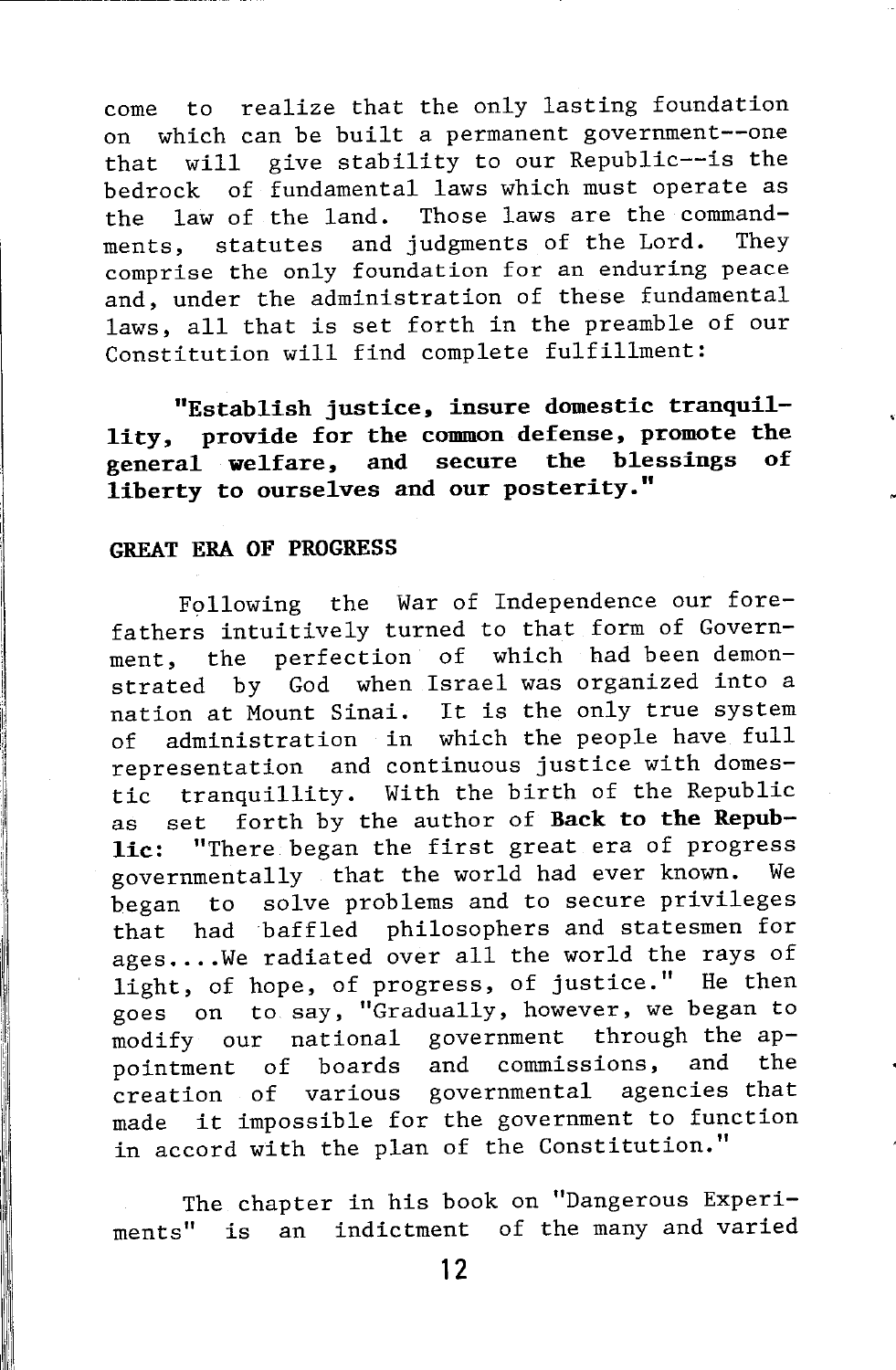moves and legislative enactments which are reponsible for changing our form of government into  $\blacksquare$  democracy. The author says, "Lincoln gave a very good definition of boards and commissions when he said: 'I think they are contrivances to cheat the government.'"

#### **IMPORTANT DEFINITION**

The ypes of administration in the above book is as: follows: definition of the different forms and

"Socialism is that phase of democracy which negates property rights. Anarchy is that phase of democracy which negates "law. The initiative is that phase of democracy which makes it possible for the infuriated mob, under the leadership of the demagogue, to enact legislation. The referendum is that phase of democracy which assumes that the minority should rescind impulsively at special election the deliberate action of the majority at a regular election. The judicial recall is that phase of democracy which makes it possible to take a case from the courtroom, where it may be decided in accordance with the law and evidence, to the street-corners, where the agitators may appeal to passion and prejudice.... We should avoid the dangers of socialism and anarchy and government ownership as perils that threaten to shake the very foundation of the republic.... Our national government has grown weaker, more inefficient, more ineffective, more chaotic and more wasteful of public money than otherwise might have been, just in proportion as through the creation of boards, commissions, dictators, excess legislation, etc., we have departed from and failed to adhere strictly and literally to the standard form, the golden mean, the republic."

President address given Roosevelt said in his campaign at Sioux City in September, 1932,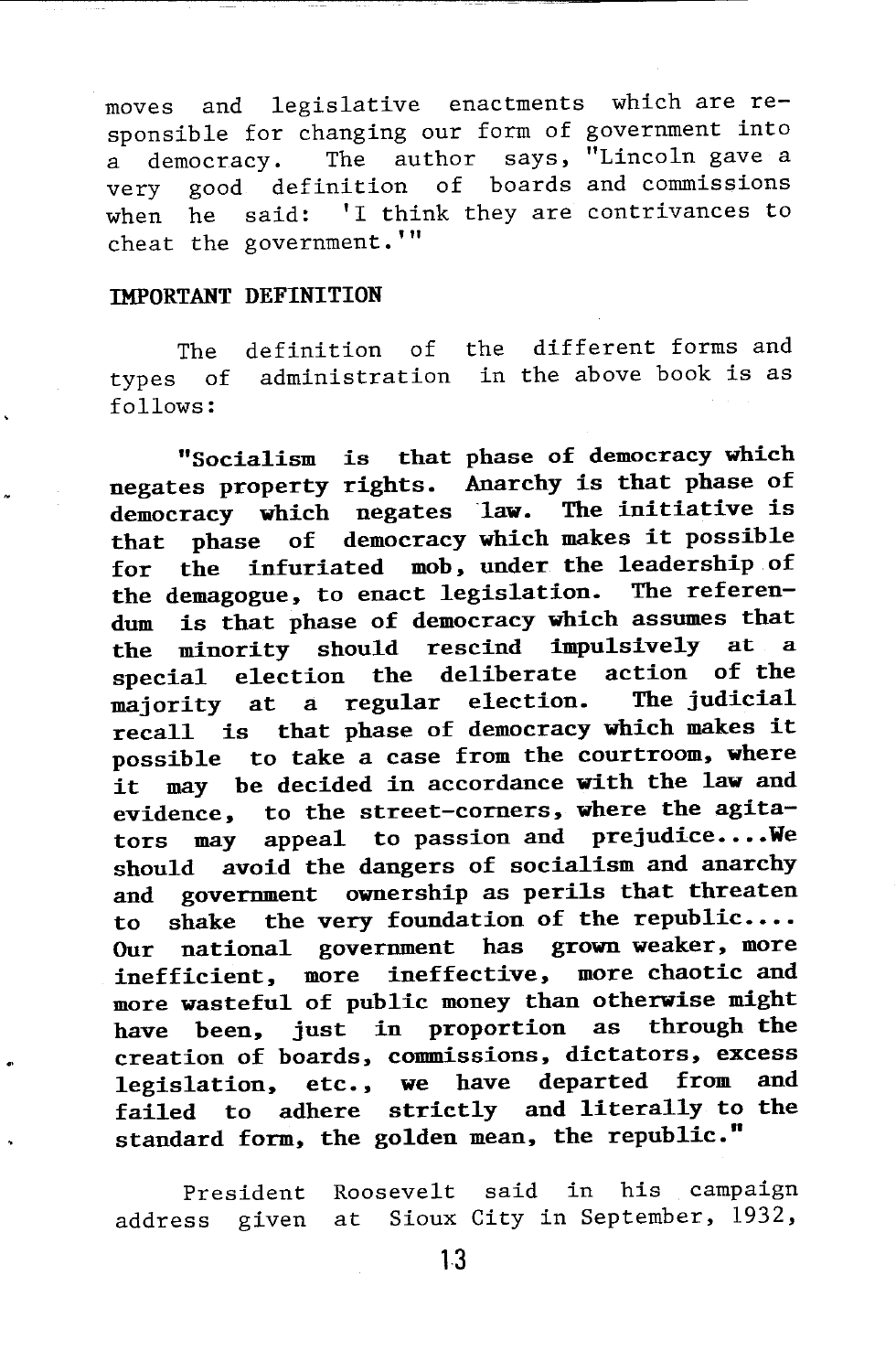that President Hoover's administration had been<br>the greatest spending administration in our the greatest spending administration in our<br>history the accused it of piling Bureau on history. He accused it of piling Bureau Bureau, Commission on Commission and stated that Bureaus and Bureaucrats have been retained at the expense of the taxpayers.

If Mr. Atwood wrote of these dangers twentyfive years ago what would he have to say today? Franklin D. Roosevelt in 1932 was horror-stricken at the multiplied bureaucracies under the Hoover Administration and yet he has so out-Hoovered Hoover with alphabetical agencies as to cause one writer to state that in time to come these years will be indexed as the goofiest period of American history.

#### PREDECESSOR OF TYRANNY

Because there are those of us who point out that we are now being ruled over by bureaucrats<br>and crackpots who never were elected by the and crackpots who never were elected by people, nor accountable to them, under a system of administration which has disregarded the republican principles of our Constitutional form of government we are labeled as anti-democratic and un-American. Unfortunately the American people have been sold on the idea that democracy and Americanism are to be treated as synonymous terms when they are, in fact, at opposite poles in principle and administration. The real and true American salutes the Flag and the Republic for which it stands, despising democracy with its mob rule and violence. Under the present administration, however, the floodgates were opened to all the evils of a democracy that had not under former administrations been allowed to manifest itself in national affairs. This has enabled a type of dictatorial power to rise in our midst, as it has arisen in the lands across the sea, for true democracy is the predecessor of tyranny and oppression.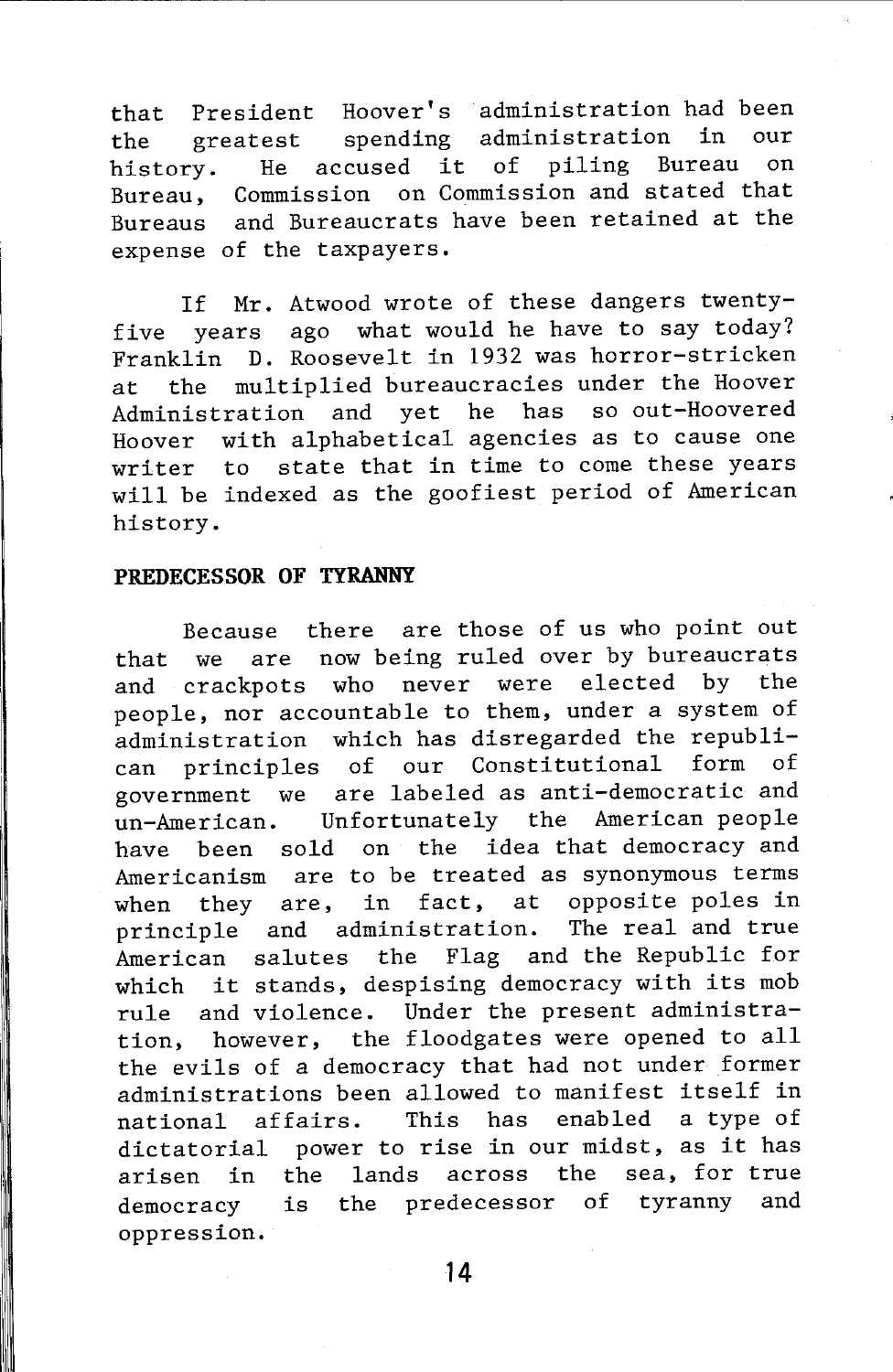Democracy, itself, is the spawning ground of every kind of politicalism and from its midst there arise those who would challenge our freedom. It permits tyranny through seizure of power and foists upon a people all the evils of bureaucracy.

#### THE VOICE OF THE PEOPLE

Turning to the Bible and following the history of Israel, it will be recognized that the law was codified and given to Israel-at-Mount<br>Sinai as their pational constitution and the Sinai as their national constitution people were admonished to adhere strictly to its<br>requirements The first demonstration of the requirements. The first demonstration of democratic tendency, when the people departed from these laws and their administration, was made by the people when Moses was absent. The people<br>assembled before Aaron and demanded that their assembled before Aaron and voice be heard. Aaron acquiesced in the appeal and the popular clamor for a democratic voice in the affairs of the nation. The Golden Calf was built and democracy, the rule of the people, was in full operation when Moses returned. The conversation which took place between Moses and Aaron is of intense interest. Moses stood for the keeping of the law and adhering to their representative form of government, but Aaron gave way to the desire of the people. Moses chided Aaron for this weakness but Aaron gave the perfect democratic political answer when he informed Moses that "the people wanted it," so he gave it to them. Thus, under democracy, what the people want or desire they must have; whether God approves or not!

#### LEGISLATING LAW

Whenever the people of Israel departed from the strict observance of the laws of the Lord they adopted in part, or in whole, the principles of a government by the people in opposition to the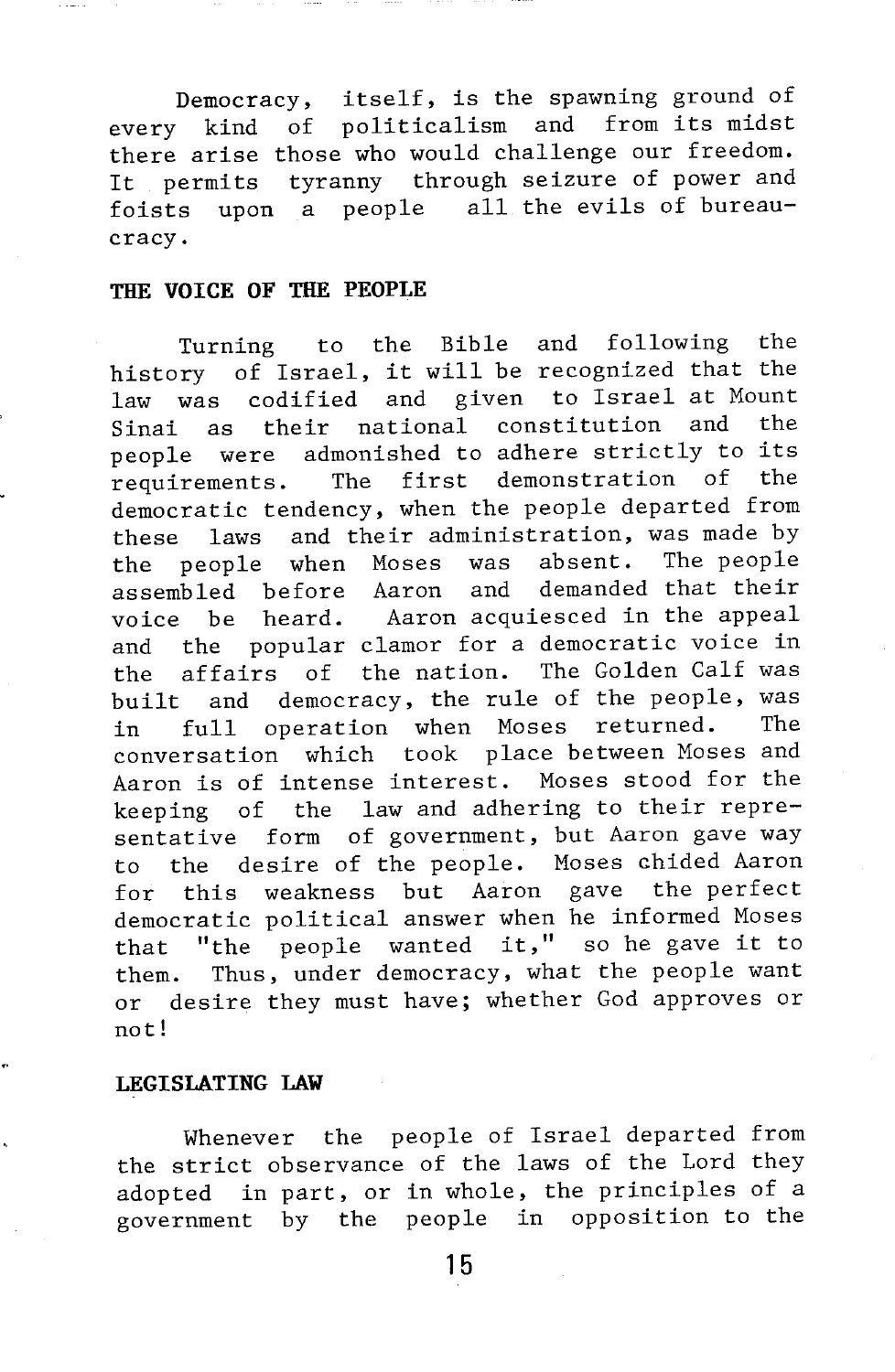observance of God's laws. Finally the time came when the northern Ten Tribe Kingdom of Israel turned away altogether from keeping the laws of the Lord and a democratic type of administration became a permanent institution within the Kingdom:

**"And they rejected his statutes, and his covenant that he made with their fathers, and his testimonies which he testified against them: and they followed vanity, and became vain •••.And they left all the commandments of the Lord their God." (II Kings 17: 15-16.)**

What was it that Israel did when they became vain? They came to believe that they were as capable of making laws for their guidance as God Himself. They, therefore, legislated laws to take the place of those which God gave to them for their administration. I Kings 16: 25 declares, "But Omri wrought evil in the eyes of the Lord, and did worse than all that were before him." Micah refers to the sin of Omri, and tells us that the people were following after what he had done. "For the statutes of Omri are kept." (Micah 6: 16.)

From the days of Omri and onward the House of Israel began to multiply their legislative enactments and followed the principles of a democracy. When in 1776 God called this nation to independence He inspired our forefathers to write a document that would restore to the people the purity and simplicity of the representative form of administration and in the adoption of our Constitution this nation, so long as we observed its requirements, prospered. As Israel of old departed from the simplicity of the original type of administration received by them at Mount Sinai so we, too, have departed from the simplicity of the Constitutional form of government given us by our forefathers who were under the direction and guidance of God.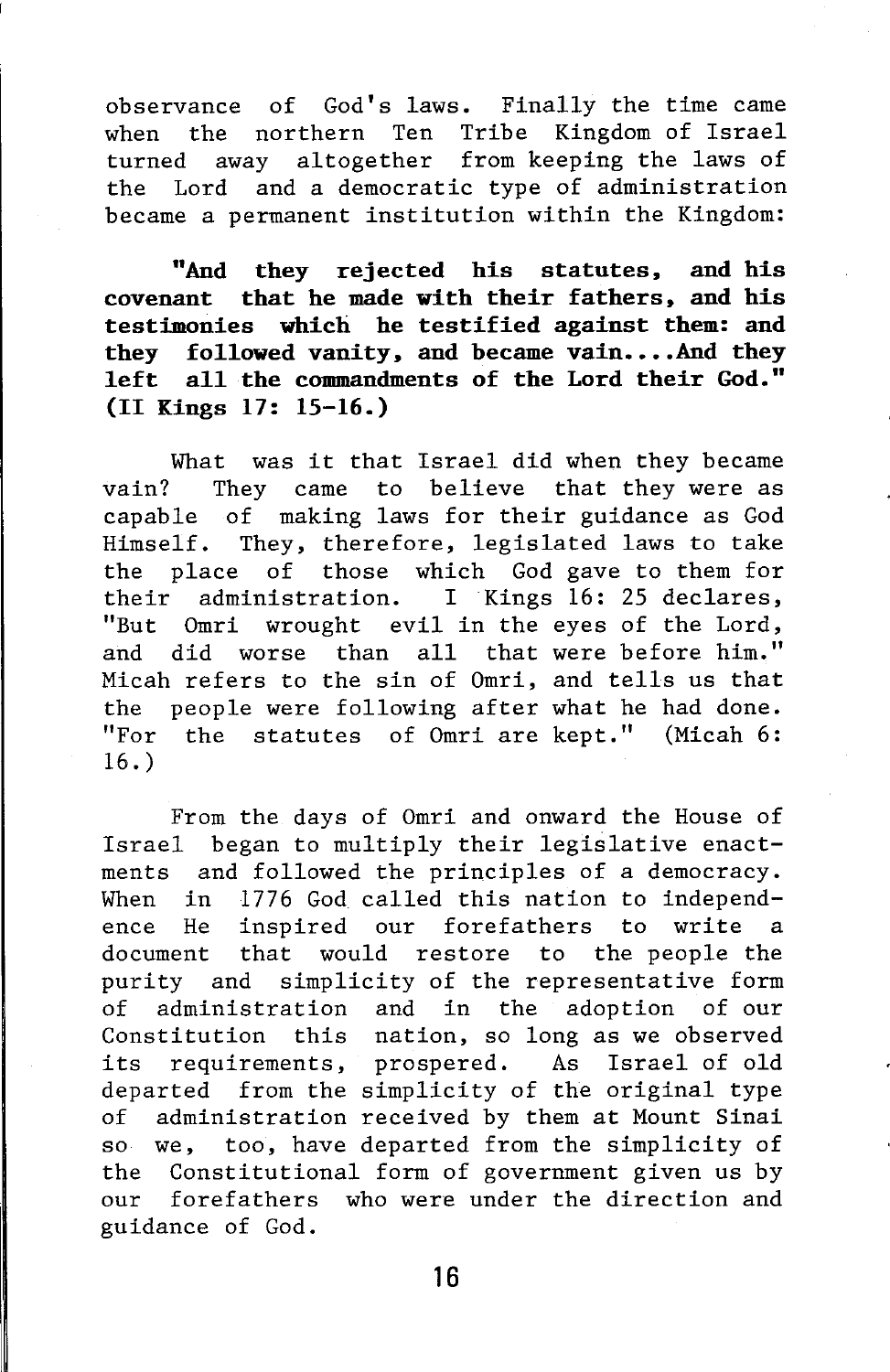#### DEMOCRACY IS PASSING

Just as surely as totalitarianism is to pass away in the defeat of dictators, so also will democracy come to its full judgment in the period following the passing of the dictators. This will be as a result of increasing maladministration and excessive taxation, always found necessary to finance bureaucratic spending in a democracy where there are no checks and balances to protect the rights of the people.

Whether men will accept it as yet or not, the present war is sounding the death knell to democratic forms of government as excesses of mobministration bring disastrous consequences to our nation in the rising dissensions of the "People versus the People."

The vital need today is to recognize these facts and turn back to the simplicity of administration established by our forefathers and to those laws, the fundamental principles of which were given to our earlier forefathers at Mount Sinai.

The chapter on "Organization and Administration of Government" in **Digest of the Divine** closes with the following statement which we will do well to remember and heed if our nation would solve the coming problems in a post-war world:

**"When it is understood that the basis of the Israel organization is constitutional, with the laws of the Lord as the law of the land, and regardless of whatever official title is borne by the leader of the nation, that his task will be to administer the commandments, statutes and judgments of the Lord in equity and justice, and,**

<sup>\$8.00</sup> each postpaid. Destiny Publishers, Merrimac, MA 01860-0177